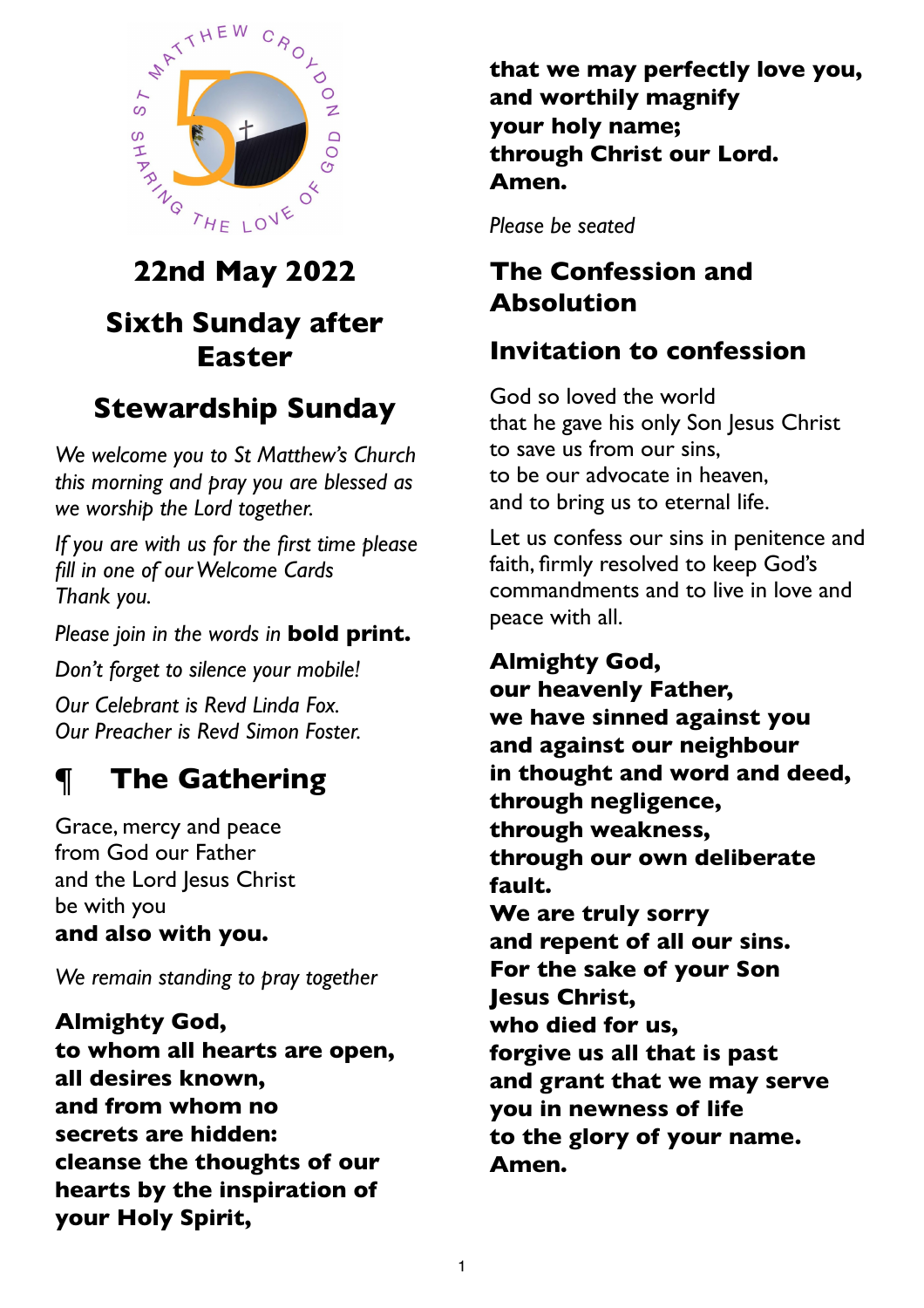Almighty God, who forgives all who truly repent, have mercy upon you, pardon and deliver you from all your sins, confirm and strengthen you in all goodness, and keep you in life eternal; through Jesus Christ our Lord. **Amen.** 

*Please stand*

#### **Gloria in Excelsis**

**Glory to God in the highest, and peace to his people on earth.**

**Lord God, heavenly King, almighty God and Father, we worship you, we give you thanks, we praise you for your glory.**

**Lord Jesus Christ, only Son of the Father, Lord God, Lamb of God, you take away the sin of the world: have mercy on us; you are seated at the right hand of the Father: receive our prayer.**

**For you alone are the Holy One, you alone are the Lord, you alone are the Most High, Jesus Christ, with the Holy Spirit, in the glory of God the Father. Amen.** 

## **The Collect**

*A period of silent prayer*

God of truth, help us to keep your law of love

and to walk in ways of wisdom, that we may find true life in Jesus Christ your Son.

#### **Amen.**

## **¶ The Liturgy of the Word**

Let us prepare ourselves for the Word of God as it comes to us in the reading of Holy Scripture.

#### **Our hearts and minds are open.**

*Please be seated*

## **First Reading**

#### *1 Chronicles 29.5b-7, 9-14*

Who then will offer willingly, consecrating themselves today to the Lord?' 6Then the leaders of ancestral houses made their freewill-offerings, as did also the leaders of the tribes, the commanders of the thousands and of the hundreds, and the officers over the king's work. 7They gave for the service of the house of God. <sup>9</sup>Then the people rejoiced because these had given willingly, for with single mind they had offered freely to the Lord; King David also rejoiced greatly. <sup>10</sup>Then David blessed the Lord in the presence of all the assembly; David said: 'Blessed are you, O Lord, the God of our ancestor Israel, for ever and ever. 11Yours, O Lord, are the greatness, the power, the glory, the victory, and the majesty; for all that is in the heavens and on the earth is yours; yours is the kingdom, O Lord, and you are exalted as head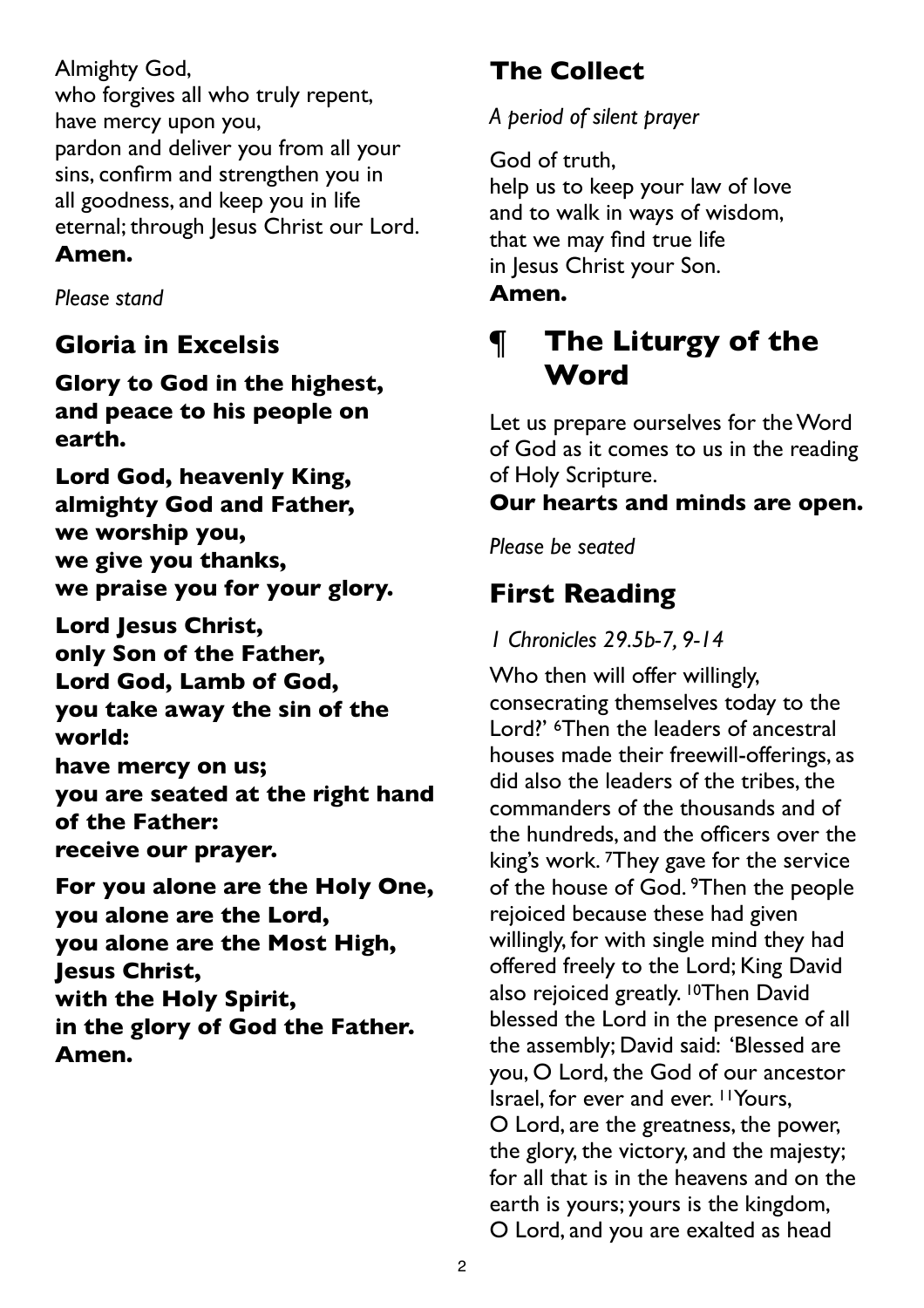above all. 12Riches and honour come from you, and you rule over all. In your hand are power and might; and it is in your hand to make great and to give strength to all. 13And now, our God, we give thanks to you and praise your glorious name.

14'But who am I, and what is my people, that we should be able to make this freewill-offering? For all things come from you, and of your own have we given you.'

This is the word of the Lord.

#### **Thanks be to God.**

*Please be seated*

### **Second Reading**

#### *2 Corinthians 9.6-15*

The one who sows sparingly will also reap sparingly, and the one who sows bountifully will also reap bountifully. 7Each of you must give as you have made up your mind, not reluctantly or under compulsion, for God loves a cheerful giver. 8And God is able to provide you with every blessing in abundance, so that by always having enough of everything, you may share abundantly in every good work. 9As it is written,

'He scatters abroad, he gives to the poor;

 his righteousness endures for ever.' 10He who supplies seed to the sower and bread for food will supply and multiply your seed for sowing and increase the harvest of your righteousness. 11You will be enriched in every way for your great generosity, which will produce thanksgiving to God through us; 12for the rendering of this ministry not only supplies the needs of the saints but also overflows with many

thanksgivings to God. <sup>13</sup>Through the testing of this ministry you glorify God by your obedience to the confession of the gospel of Christ and by the generosity of your sharing with them and with all others, 14while they long for you and pray for you because of the surpassing grace of God that he has given you. 15Thanks be to God for his indescribable gift!

This is the word of the Lord.

#### **Thanks be to God.**

## **The Gospel**

Let us stand to greet the Gospel of Christ.

Alleluia, alleluia, alleluia. **Alleluia, alleluia, alleluia.**

I am the way, the truth, and the life, says the Lord. No one comes to the Father except through me.

#### **Alleluia, alleluia, alleluia.**

The Lord be with you **and also with you.**

Hear the Gospel of our Lord Jesus Christ according to Matthew.

#### **Glory to you, O Lord.**

*Matthew 6.1-4, 19-21*

Jesus said, 'Beware of practising your piety before others in order to be seen by them; for then you have no reward from your Father in heaven. 2'So whenever you give alms, do not sound a trumpet before you, as the hypocrites do in the synagogues and in the streets, so that they may be praised by others. Truly I tell you, they have received their reward. 3But when you give alms, do not let your left hand know what your right hand is doing, <sup>4</sup>so that your alms may be done in secret; and your Father who sees in secret will reward you.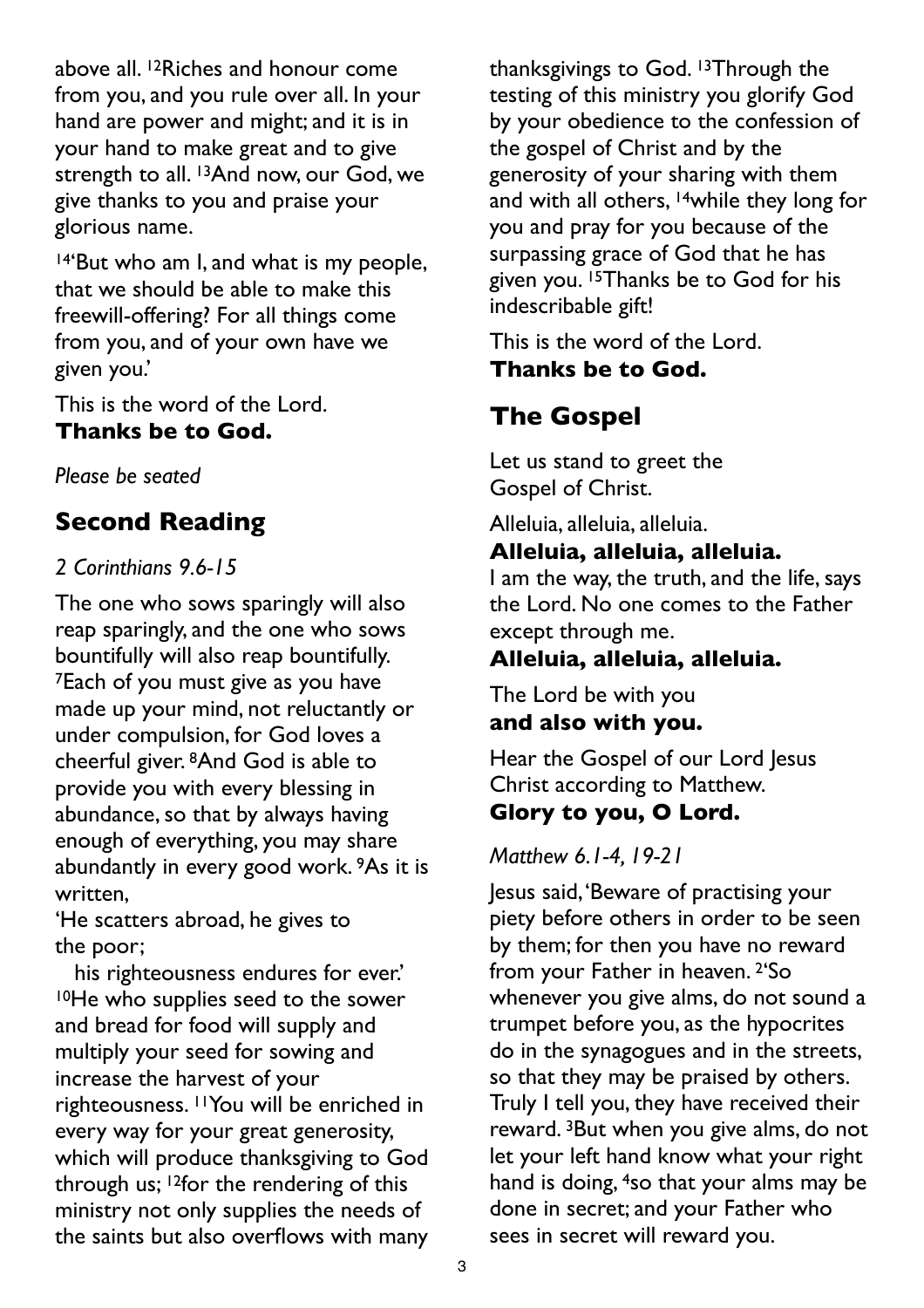19'Do not store up for yourselves treasures on earth, where moth and rust consume and where thieves break in and steal; 20but store up for yourselves treasures in heaven, where neither moth nor rust consumes and where thieves do not break in and steal. 21For where your treasure is, there your heart will be also.

This is the Gospel of the Lord. **Praise to you, O Christ.**

#### **Stewardship Presentation**

Let us stand to declare our faith in God, Father, Son and Holy Spirit.

### **The Nicene Creed**

**We believe in one God, the Father, the Almighty, maker of heaven and earth, of all that is, seen and unseen.** 

**We believe in one Lord, Jesus Christ, the only Son of God, eternally begotten of the Father, God from God, Light from Light, true God from true God, begotten, not made, of one Being with the Father; through him all things were made. For us and for our salvation he came down from heaven, was incarnate from the Holy Spirit and the Virgin Mary and was made man. For our sake he was crucified under Pontius Pilate; he suffered death and was** 

**buried.**

**On the third day he rose again in accordance with the Scriptures;**

**he ascended into heaven and is seated at the right hand of the Father.**

**He will come again in glory to judge the living and the dead, and his kingdom will have no end.** 

**We believe in the Holy Spirit, the Lord, the giver of life, who proceeds from the Father and the Son,**

**who with the Father and the Son is worshipped and glorified, who has spoken through the prophets.**

**We believe in one holy catholic and apostolic Church. We acknowledge one baptism for the forgiveness of sins. We look for the resurrection of the dead, and the life of the world to come.**

**Amen.**

*Please be seated*

### **Prayers of Intercession**

Lord in your mercy, **hear our prayer.**

Merciful Father, **accept these prayers for the sake of your Son, our Saviour, Jesus Christ. Amen.**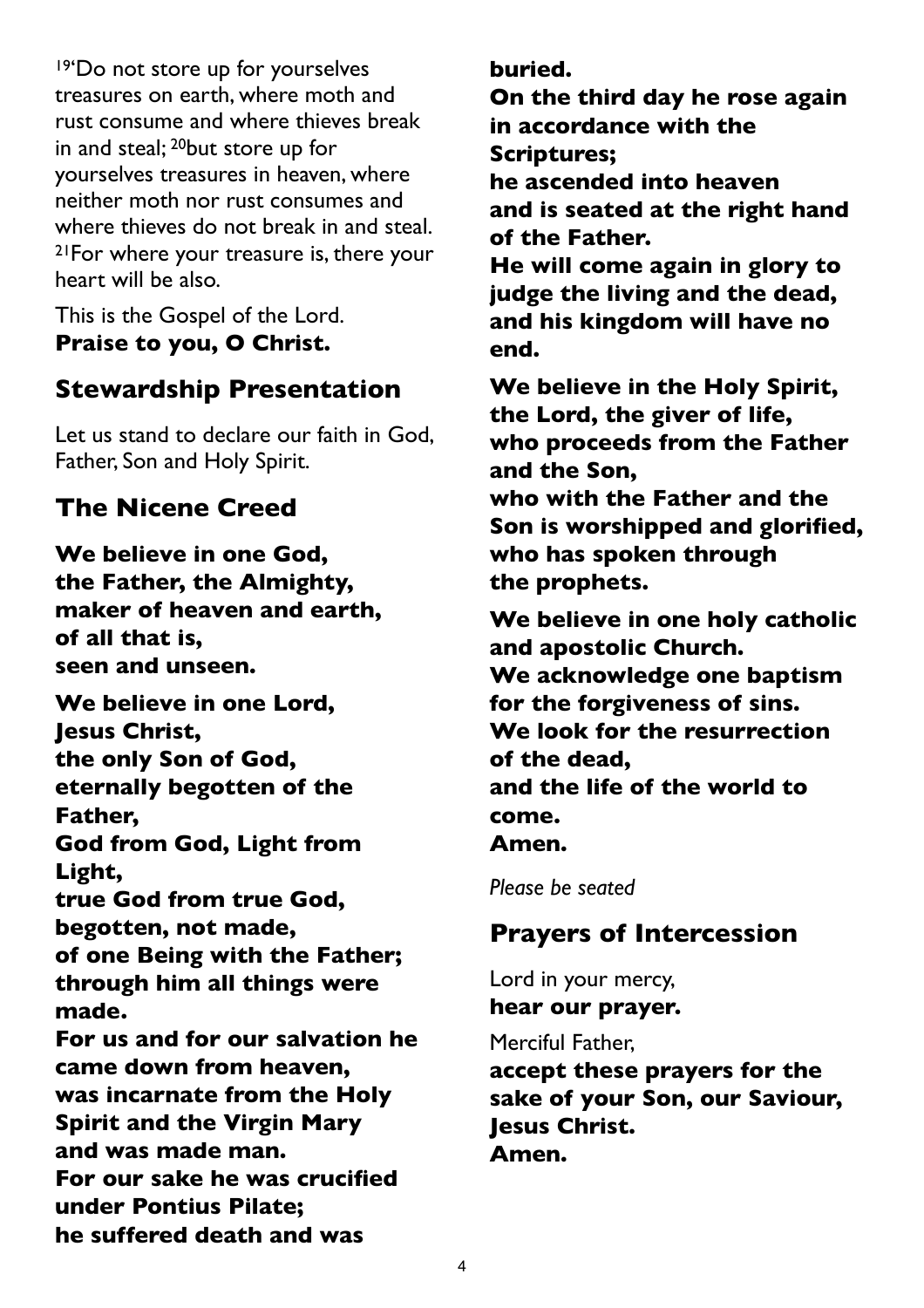## **¶ The Liturgy of the Sacrament**

*Please stand*

## **The Peace**

Christ is our peace. He has reconciled us to God in one body by the cross. We meet in his name and share his peace.

The peace of the Lord be always with you

#### **and also with you.**

Let us offer one another a sign of peace

**Yours, Lord, is the greatness, the power, the glory, the splendour, and the majesty; for everything in heaven and on earth is yours. All things come from you, and of your own do we give you.**

## **The Eucharistic Prayer (D)**

The Lord is here. **His Spirit is with us.**

Lift up your hearts. **We lift them to the Lord.**

Let us give thanks to the Lord our God. **It is right to give thanks and praise.**

Almighty God, good Father to us all, your face is turned towards your world. In love you gave us Jesus your Son to rescue us from sin and death. Your Word goes out to call us home to the city where angels sing your

praise. We join with them in heaven's song:

**Holy, holy, holy Lord, God of power and might, heaven and earth are full of your glory. Hosanna in the highest. Blessed is he who comes in the name of the Lord. Hosanna in the highest.** 

Father of all, we give you thanks for every gift that comes from heaven.

To the darkness Jesus came as your light. With signs of faith and words of hope he touched untouchables with love and washed the guilty clean.

This is his story. **This is our song: Hosanna in the highest.**

The crowds came out to see your Son, yet at the end they turned on him. On the night he was betrayed he came to table with his friends to celebrate the freedom of your people.

This is his story.

#### **This is our song: Hosanna in the highest.**

Jesus blessed you, Father, for the food; he took bread, gave thanks, broke it and said: This is my body, given for you all. Jesus then gave thanks for the wine; he took the cup, gave it and said: This is my blood, shed for you all for the forgiveness of sins. Do this in remembrance of me.

This is our story. **This is our song: Hosanna in the highest.**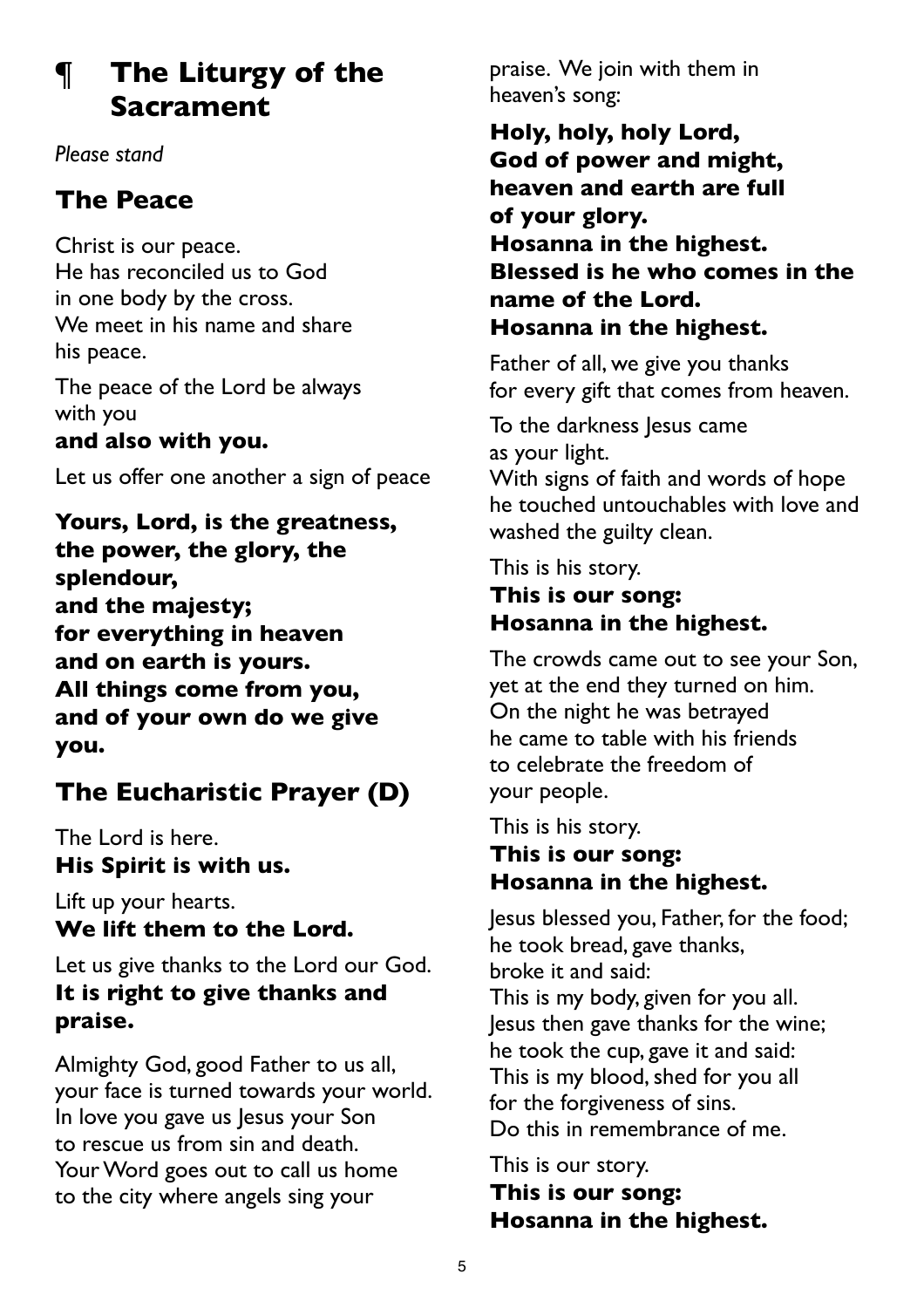Therefore, Father, with this bread and this cup we celebrate the cross on which Jesus died to set us free. Defeating death he rose again and is alive with you to plead for us and all the world.

This is our story.

#### **This is our song: Hosanna in the highest.**

Send your Spirit on us now that by these gifts we may feed on Christ with opened eyes and hearts on fire.

May we and all who share this food offer ourselves to live for you and be welcomed at your feast in heaven where all creation worships you, Father, Son and Holy Spirit:

#### **Blessing and honour and glory and power be yours for ever and ever. Amen.**

### **The Lord's Prayer**

We praise the Father, and pray in the words of Christ himself

**Our Father in heaven, hallowed be your name, your kingdom come, your will be done, on earth as in heaven. Give us today our daily bread. Forgive us our sins as we forgive those who sin against us. Lead us not into temptation but deliver us from evil. For the kingdom, the power, and the glory are yours now and for ever. Amen.**

## **Breaking of the Bread**

We break this bread to share in the body of Christ.

**Though we are many, we are one body, because we all share in one bread.**

### **Agnus Dei**

**Lamb of God, you take away the sin of the world,**

**have mercy on us.**

**Lamb of God, you take away the sin of the world, have mercy on us.**

**Lamb of God, you take away the sin of the world, grant us peace.**

## **Giving of Communion**

Draw near with faith. Receive the body of our Lord Jesus Christ which he gave for you, and his blood which he shed for you. Eat and drink in remembrance that Jesus died for you, and lives in you, and feed on him in your hearts by faith with thanksgiving.

**We do not presume to come to this your table, merciful Lord, trusting in our own righteousness, but in your manifold and great mercies. We are not worthy so much as to gather up the crumbs under your table.**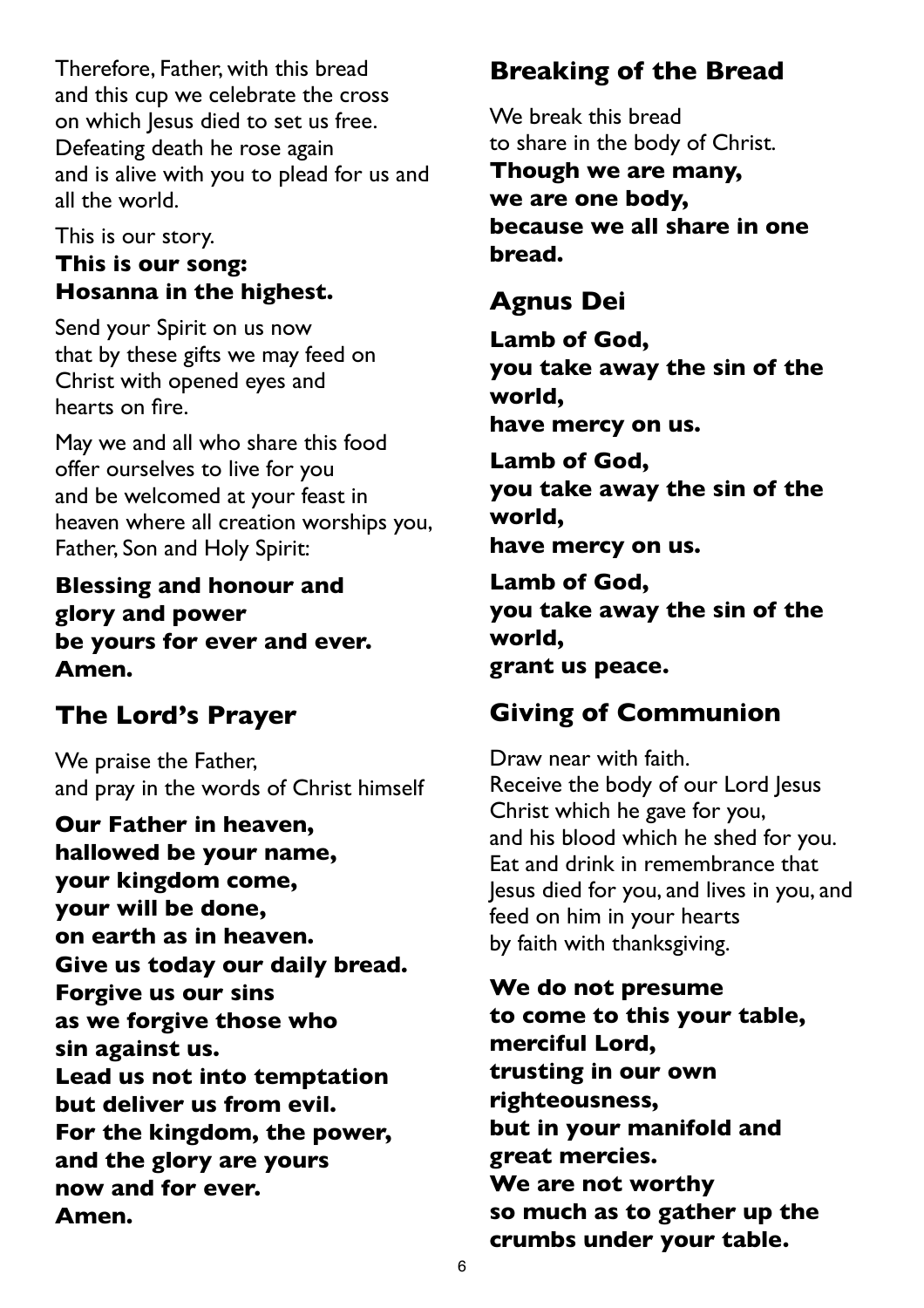**But you are the same Lord whose nature is always to have mercy. Grant us therefore, gracious Lord, so to eat the flesh of your dear Son Jesus Christ and to drink his blood, that our sinful bodies may be made clean by his body and our souls washed through his most precious blood, and that we may evermore dwell in him and he in us. Amen.**

*Communicant members of any Christian Church are invited to receive Holy Communion. If you wish to receive a blessing please bow your head.*

### **Prayer after Communion**

*Silence is kept.*

Eternal Father, we thank you for nourishing us with these heavenly gifts: may our communion strengthen us in faith, build us up in hope, and make us grow in love; for the sake of Jesus Christ our Lord. **Amen.**

**Almighty God, we thank you for feeding us with the body and blood of your Son Jesus Christ. Through him we offer you our souls and bodies to be a living sacrifice. Send us out in the power of your Spirit to live and work to your praise and glory. Amen.**

## **Notices**

# **¶ The Dismissal**

## **The Blessing**

The peace of God,

which passes all understanding, keep your hearts and minds in the knowledge and love of God, and of his Son Jesus Christ our Lord; and the blessing of God almighty, the Father, the Son, and the Holy Spirit, be upon you and remain with you, and all those whom you love and all those for whom you pray this day and for evermore.

#### **Amen.**

Go in peace to love and serve the Lord. **In the name of Christ. Amen.**

*Please take this service sheet with you.*



Each of you must give as you have made up your mind, not reluctantly or under compulsion, for God loves a cheerful giver.

*2 Corinthians 9.7*